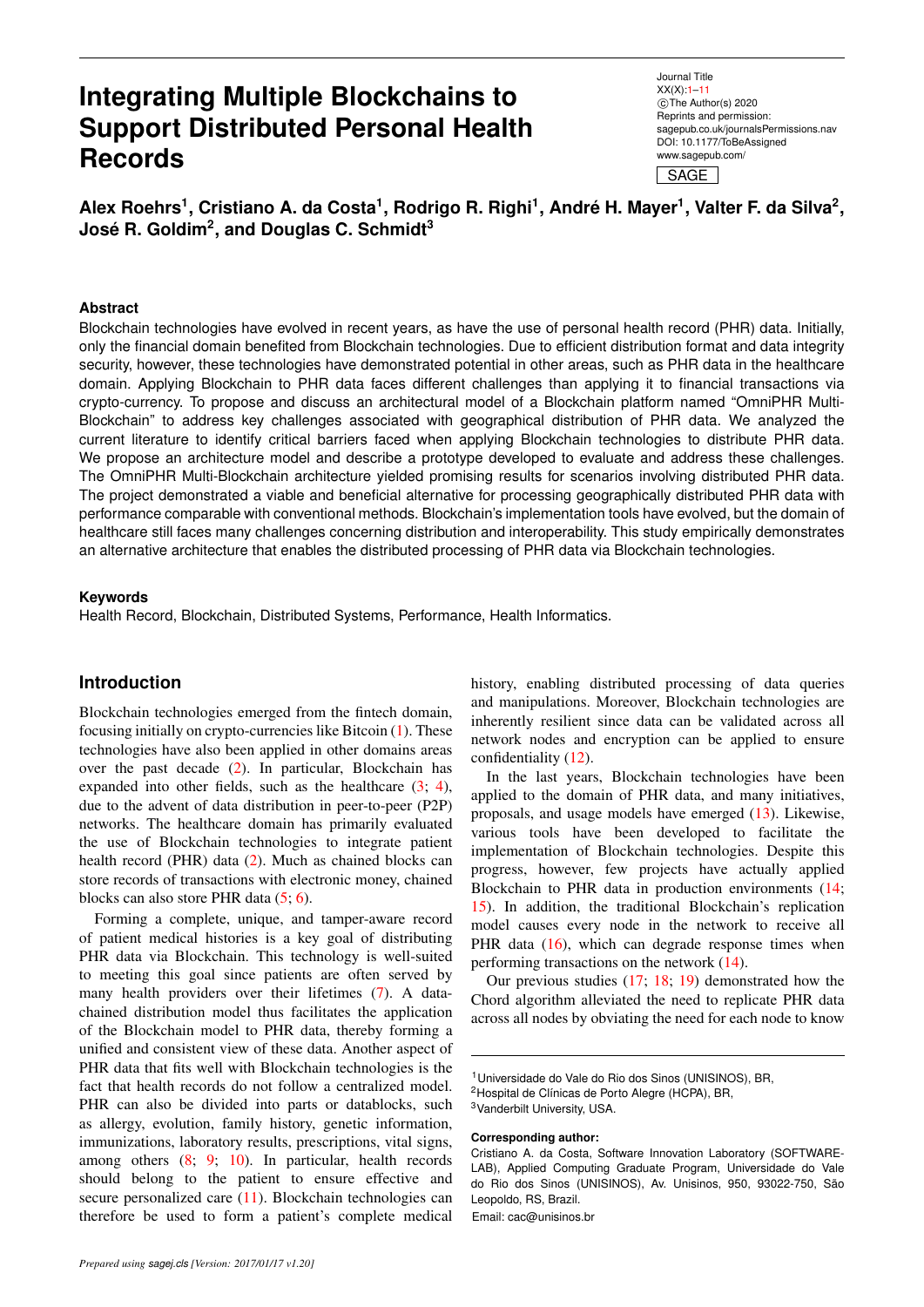all other nodes in the network, *i.e.*, each node needs little routing data about other nodes  $(20)$ . In the earlier work  $(17)$ we described how to apply the Chord algorithm to perform scalable data replication for a limited number of nodes in a single Blockchain, instead of replicating data to all nodes (as would be done with conventional Blockchain platforms). Specifically, our previous study on interoperability [\(18\)](#page-9-7) focused on the OmniPHR model feature based on artificial intelligence through Natural Language Processing (NLP) to convert different health record formats to a unified standard and interoperable, for which we use the *open*EHR [\(21\)](#page-9-10) standard.

Our experience with these previous studies motivated the following research questions that underlie the work reported in this article:

- (a) Can Blockchain technologies support various locations of PHR in a geographical and controlled manner, thereby avoiding the overhead of replicating PHR data on a large scale?
- (b) In this case, where we could have multiple regional Blockchains, what would be the appropriate mechanisms for communicating PHR data between different Blockchains if the patient moves between them?
- (c) What response time and throughput improvements could be obtained with such an optimized solution?

The main scientific contributions of this article are described below, where we seek to provide subsidies for research on the integration of various Blockchains and to support distributed PHR data:

- (a) The first contribution describes a disruptive business model architecture based on Blockchain technologies to promote the scalable and robust implementation of distributed PHR data.
- (b) The second contribution sheds light on the integration of different Blockchain-based architectures specifically regarding the orchestration of multiple Blockchains—to enable the integration of PHR data in production environments.

The remainder of this article we organized as follows: Section [Background and Terminology](#page-1-0) explores the background and terminology; Section [Summary of Methods](#page-1-1) presents the method applied to our work on the OmniPHR Multi-Blockchain model; Section [Related Work](#page-2-0) compares our approach with related work; Section [The OmniPHR Multi-](#page-2-1)[Blockchain Model](#page-2-1) describes the architecture of our model and its implementation aspects; Section [Results](#page-5-0) presents the results obtained from our experiments; Section [Discussion](#page-7-0) analyses and discuss the results; and Section [Concluding](#page-8-11) [Remarks](#page-8-11) highlights the conclusions and future directions of our work.

## <span id="page-1-0"></span>**Background and Terminology**

This section presents the background and terminology employed in our article.

*Blockchain* and *smart contracts* are related concepts. A Blockchain is a linked list of datablocks chained together by pointers into a distributed ledger [\(1\)](#page-8-1). Likewise, a *smart contract* is a "set of promises, specified in digital form, including protocols within which the parties perform on these promises" [\(22\)](#page-9-11).

A *Personal Health Record* (PHR) is an evolution of an *Electronic Health Record* (EHR). According to ISO/TR 18638:2017 [\(23\)](#page-9-12), a PHR is a "representation of information regarding or relevant to the health, including wellness, development, and welfare of a subject of care, which may be stand-alone or integrating health information from multiple sources, and for which the individual, or their authorized representative, manages and controls the PHR content and grants permissions for access by and/or sharing with other parties."

The Internet of Health Things (IoHT), the Internet of Things (IoT) in the domain of healthcare  $(24)$ , is in synergy with Blockchain technologies to enable scalable composition and distribution of PHR data. IoHT aims to aggregate PHR data in real-time to capture the status and history of patient health, such as data corresponding to the online monitoring of health status. Health Information Systems (HIS) can collect PHR data in several locations and update this data as it is received. This continuous formation of the complete and constant history of PHR data yields new opportunities to analyze these data to enhance wellness and streamline treatment options [\(25\)](#page-9-14).

A key goal of this work is to promote the integration of PHR data throughout a patient's lifetime. We therefore base our approach on international standards that enable effective and secure structuring and sharing of PHR data. These standards promote the interoperability of PHR data and are essential to ensuring interoperability and a unified view of these data. There are several popular standards for different parts of what can form complete PHR data, including DICOM (Digital Imaging and Communications in Medicine) [\(26\)](#page-9-15), SNOMED-CT (SNOMED Clinical Terms) [\(27\)](#page-9-16), and LOINC (Logical Observation Identifiers Names and Codes) [\(28\)](#page-9-17), among others. Other protocols are broadly applied to standardize the format and high-level structure of PHR data. Two widely recognized international standards used in various countries to structure interoperable PHR data are HL7 [\(29\)](#page-9-18) and *open*EHR [\(21\)](#page-9-10). These standards define a common structural format of PHR data, as well as enable the integration with specific formats, such as the DICOM [\(26\)](#page-9-15), SNOMED-CT [\(27\)](#page-9-16), and LOINC [\(28\)](#page-9-17) standards.

## <span id="page-1-1"></span>**Summary of Methods**

This section explains the methods we applied in our study, which followed the seven steps described below  $(39; 40)$  $(39; 40)$  $(39; 40)$ :

- 1. In this stage, we explore the topic at a high level, presenting the problematic and the research questions that underlie the study. We also present the overall methods and selection of related work, as well as the background and terminologies.
- 2. In this step, we express the problems identified in the requirements that the solution should meet.
- 3. We then model and present the architecture using design-thinking [\(41\)](#page-9-21) techniques.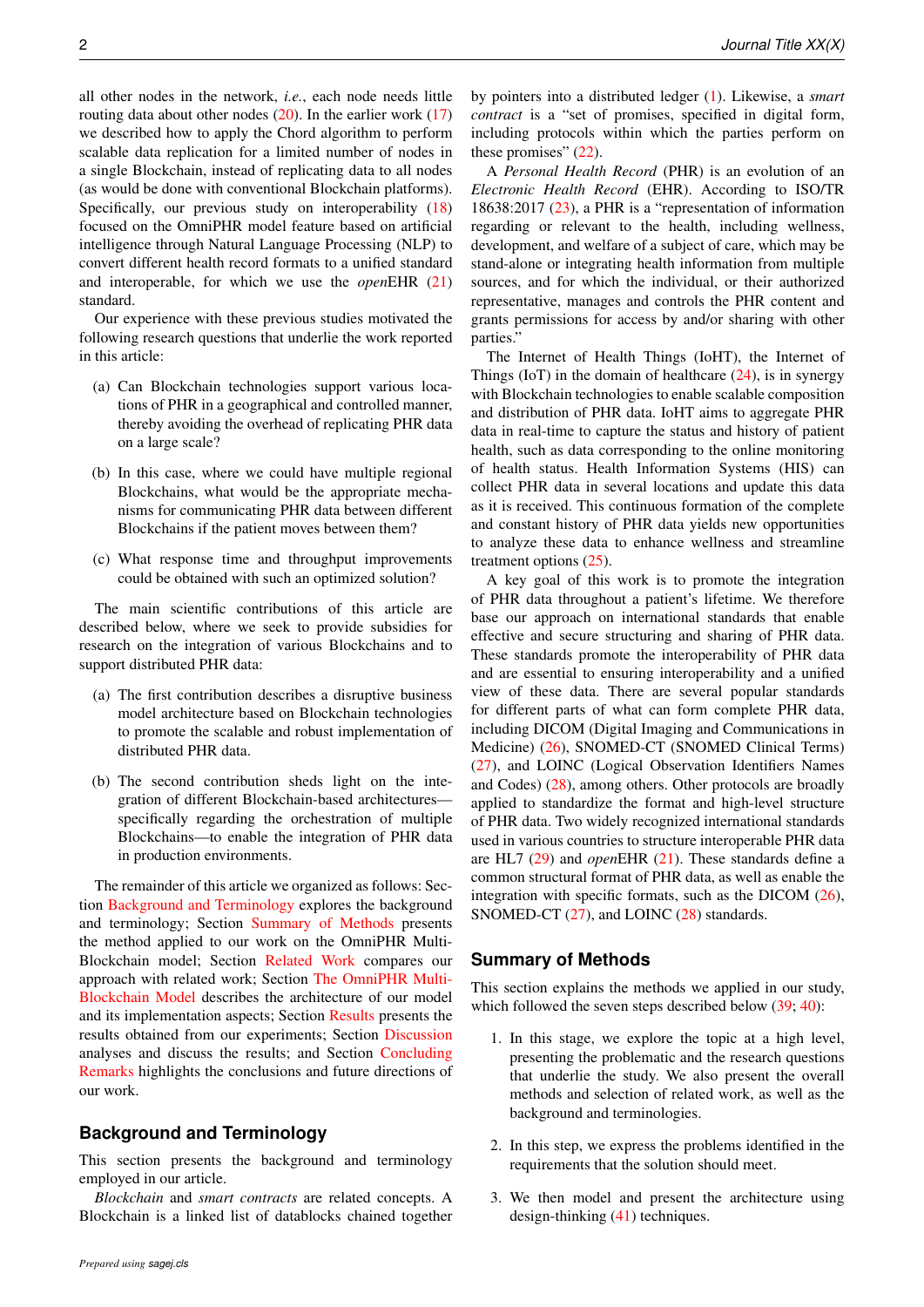<span id="page-2-2"></span>**Table 1.** Related work and its main results

| Model & Year <sup>1</sup>                                                    | HDS <sup>2</sup> | Format <sup>3</sup> $BF4$ EHR |     |  | <b>PHR</b> |
|------------------------------------------------------------------------------|------------------|-------------------------------|-----|--|------------|
| $(30)$ Bismuth, 2017                                                         |                  | <b>JSON</b>                   | EН  |  |            |
| Assist in the transition towards thoughtful and responsible data usage.      |                  |                               |     |  |            |
| $(31)$ SDN, 2017                                                             |                  |                               |     |  |            |
| Performance improved, and the ability to detect real-time attacks.           |                  |                               |     |  |            |
| (32) SingularityNET, 2017                                                    |                  | <b>JSON</b>                   | E   |  |            |
| Ability to interface with multiple Blockchains.                              |                  |                               |     |  |            |
| $(33)$ IoB, 2018                                                             |                  |                               | E H |  |            |
| Discuss interledger techniques for enabling industry-scale Blockchain.       |                  |                               |     |  |            |
| (34) Sharma et al., 2018                                                     |                  |                               |     |  |            |
| Resolves hierarchical security requirements with less consumption of energy. |                  |                               |     |  |            |
| $(35)$ BDKMA, 2019                                                           |                  |                               |     |  |            |
| Multi-Blockchain improves performance and scalability as network increases.  |                  |                               |     |  |            |
| (36) Hawig et al., 2019                                                      | F                | <b>JSON</b>                   |     |  |            |
| Designs presented a suitable performance in enabling interoperability.       |                  |                               |     |  |            |
| (37) HCB-SDPP, 2019                                                          |                  |                               |     |  |            |
| Protects privacy more effectively than the traditional smart home system.    |                  |                               |     |  |            |
| (38) ReviewChain, 2019                                                       |                  |                               | E   |  |            |
| Proposed smart contracts and notaries allow interfacing two Blockchains.     |                  |                               |     |  |            |
|                                                                              |                  |                               |     |  |            |

 $<sup>1</sup>$  Models in ascending order by year.</sup>

<sup>2</sup> HDS - Health Data Standard, where O: *open*EHR and F: HL7 FHIR.

<sup>3</sup> JavaScript Object Notation (JSON); Extensible Markup Language (XML).

<sup>4</sup> BF - Blockchain frameworks, where E: Ethereum and H: Hyperledger.

- 4. We next construct the prototype following the requirements specified in the previous steps.
- 5. We evaluate the prototype, collecting, and presenting the data obtained.
- 6. We explore the analysis of the data concerning the feasibility of the project, discussing and verifying the results regarding the specified requirements, as well as about related work.
- 7. Finally, we present conclusions about the actions to address the problematic identified in the first step, the limitations of the solution, and possible future studies.

To select related work in our literature review [\(40\)](#page-9-20), we defined the following search string designed to extract the main studies about the implementation and the challenges faced when applying Blockchain technologies for records of geographically-distributed health systems:

 $Blockchain(s) + ((Distributed / Decentralized) +$ Architecture) + ((Health(care) / Medical) + (Records / Data))

### <span id="page-2-0"></span>**Related Work**

We executed the search string into eight research databases: CiteSeerX, Cochrane, Google Scholar, PLOS ONE, Pro-Quest, PubMed, ScienceDirect, and Scopus. Our goal was to identify scientific studies in the healthcare domain, recognized by the academic community, without restricting the period. We initially found several hundred related studies, mainly due to the restriction for searching articles that deal exclusively with implementations that refer to Blockchaindistributed architectures. By removing articles that dealt only

with systematic reviews, contained only bidders without results, or even did not include the health area, we reduced the scope to less than a hundred articles. We then culled these articles to a subset that had concrete results close to our proposals so that we could compare these proposals and results. We found few articles that deal specifically with multi-blockchain architectures, either in the health field or in other areas. The studies found in general are dedicated to use in some specific contexts, such as: financial transactions, e-commerce and crypto-currencies [\(42\)](#page-9-31); IoT with fog computing (fog layer) [\(35\)](#page-9-27); and smart contracts in the supply chain area [\(38\)](#page-9-30).

We, therefore, selected the following recent studies on the topic, according to Table [1.](#page-2-2) The first column of Table [1](#page-2-2) list the names or authors of studies selected as similar to our approach. The selected studies allowed us to discuss the models' characteristics regarding the architecture, as well as to compare the obtained results. The second column lists health data standards used or cited by the studies for structuring the health records, including *open*EHR [\(21\)](#page-9-10) or HL7 FHIR [\(29\)](#page-9-18). The third column shows the format used in the data, being generally JSON or XML. The fourth column contains the frameworks that served as the basis for proposals, including Ethereum or Hyperledger. Finally, the fifth and sixth columns indicate whether the study dealt with EHR or PHR data. Blanks indicate that the proposals do not mention standards, structures, or types of PHR data.

# <span id="page-2-1"></span>**The OmniPHR Multi-Blockchain Model**

This section examines several views of our OmniPHR Multi-Blockchain model, which addresses critical problems faced in the adoption of Blockchain technologies applied to PHR data. This article describes a novel architecture, called OmniPHR Multi-Blockchain, that follows a different configuration compared to the conventional Blockchain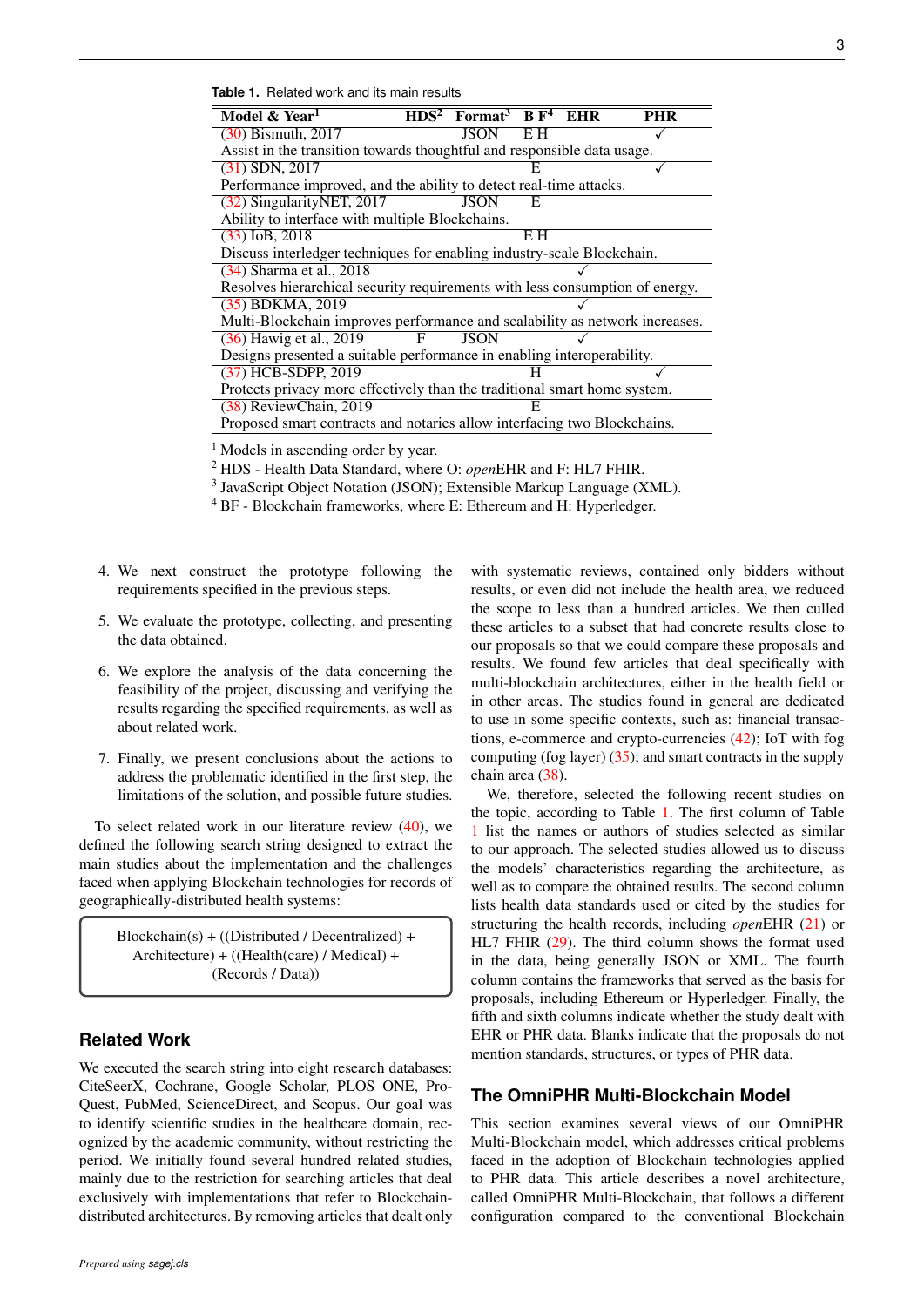<span id="page-3-0"></span>platforms. We remain committed to not replicating all data to all nodes, however, while simultaneously leveraging the distribution and security features of Blockchain technologies, as shown in Figure [1.](#page-3-0)

**Hospital**

 $\bigcirc$ 

Health **Health Medical** 

**Emergency Clinical Laboratory**

**Clinical**

 $\bigodot$ 

**Patient Records**

**Center**

 $\bigoplus_{i=1}^n A_i$ 

Œ



Blockchain #1 Blockchain #2

This figure shows how PHR data are distributed in different Blockchains (Blockchain #1 and #2), *i.e.*, data is automatically replicated between all nodes only within each Blockchain, but not automatically between Blockchains. The Middleware of the OmniPHR Multi-Blockchain model performs the data access mechanism between Blockchains, as can be seen in Figure [2.](#page-4-0) This ensures data integration and access is maintained without having to replicate all data to all nodes in all Blockchains, as it would in a traditional Blockchain architecture.

Our architecture described in this article integrates multiple Blockchains to support the distribution of PHR data by applying middleware orchestration to the context of distant health providers. This section describes the OmniPHR Multi-Blockchain model, which supports the implementation of Blockchain technologies applied to PHR data in a distinct setup. We first present an overview of OmniPHR's architectural structure, as shown in Figure [1,](#page-3-0) and explain the four pillars that form its technological insights and purposes.

Table [2](#page-3-1) shows the PHR data format, with health data such as: demographics, hospitalizations, blood pressure, diagnoses, heart rates, and prescriptions. The data format follows the international *open*EHR [\(18\)](#page-9-7) data standard. All databases were used with anonymous data, so as not to make it possible to identify any patient during the research.

### *Visualizing OmniPHR's Multi-Blockchain Model*

Figure [2](#page-4-0) visualizes the architecture of OmniPHR's Multi-Blockchain model, focusing on issues concerning (a) locality, (b) interoperability, (c) volume of data, and (d) security, as described below.

*Locality* concerns the physical location where the data is stored. A patient will likely visit multiple health providers throughout his or her life. A patient can treat him/herself at home, in different places, in different countries, in different health organizations, and by different professionals, as well as for short or long periods. Ideally, the PHR should collect the formal health records independently of location and

<span id="page-3-1"></span>

| Table 2. Patient's health data format |
|---------------------------------------|
|                                       |

| Demographic <sup>1</sup> |                  |                         |  |  |  |  |
|--------------------------|------------------|-------------------------|--|--|--|--|
| <b>Patient Number</b>    | Gender           | Data of birth           |  |  |  |  |
| <b>NNNN-NNNN</b>         |                  | yyyy-mm-dd              |  |  |  |  |
| Admissions               |                  |                         |  |  |  |  |
| Admission                | Discharge        | Description             |  |  |  |  |
| 2100-12-31 00:00         | 2100-12-31 00:00 | $\overline{\text{Abc}}$ |  |  |  |  |
| <b>Blood pressure</b>    |                  |                         |  |  |  |  |
| Date                     | Diastolic        | Systolic                |  |  |  |  |
| 2100-12-31 00:00         | <b>NN</b>        | <b>NNN</b>              |  |  |  |  |
| Diagnosis                |                  |                         |  |  |  |  |
| Code                     | Description      |                         |  |  |  |  |
| <b>NNNN</b>              | Abcde            |                         |  |  |  |  |
| Heart rate               |                  |                         |  |  |  |  |
| Date                     | Frequency        |                         |  |  |  |  |
| 2100-12-31 00:00         | NN               |                         |  |  |  |  |
| Microbiology             |                  |                         |  |  |  |  |
| <b>Chart Time</b>        | Item ID          | Description             |  |  |  |  |
| 2100-12-31 00:00         | NNNNN            | Abc                     |  |  |  |  |
| Prescriptions            |                  |                         |  |  |  |  |
| <b>Start Date</b>        | <b>End Date</b>  | Description             |  |  |  |  |
| 2100-12-31 00:00         | 2100-12-31 00:00 | Abc                     |  |  |  |  |

 $<sup>1</sup>$  All data is anonymized.</sup>

timeless. This pillar is one where Blockchain technologies are well suited, as they can promote an independent view of locality that simultaneously links health records through P2P networks. In this context, a Blockchain database of health records can promote a unified and distributed view of the data. This distributed format is a different model from the centralized one, where health records are concentrated in one location only and shared by health organizations. OmniPHR's Multi-Blockchain model differs from traditional Blockchain models, where all nodes share all data. In the traditional Blockchain model (e.g., applied to Bitcoin crytocurrency) data replication happens on all nodes of the network to keep all nodes up to date [\(14\)](#page-9-3). The immutability principle in the Blockchain architecture can cause limitations in terms of computational processing cost and transaction latency. Since each network node maintains a complete history of all data, this improves security on the one hand, but on the other hand can result in high computational costs to maintain replication and data integrity across all network nodes [\(15\)](#page-9-4). In contrast, OmniPHR's Multi-Blockchain middleware, located in SuperChain (as shown in Figure [2\)](#page-4-0), uses Blockchain to store the locations where the patient's PHR parts are located. Client blockchains thus store the data, and SuperChain is responsible for fetching the regions of the PHR. Compared to traditional Blockchain architecture, OmniPHR's Multi-Blockchain model takes advantage of the concept of immutability, but in a limited context with less need for replication and integration, as a large Blockchain network is split and orchestrated into smaller networks. This proposal can also collaborate in the formation of the concepts of Smart Hospital and Smart Home System (SHS)  $(37)$ , since the goal is to promote the exchange of data in different layers and levels of locality.

*Interoperability* involves the standardization of the types and contents of the data, *i.e.*, it aims at meeting the high variability of types and contents that the patients' health

**Health** Cente

 $\bigoplus$ 

**Medical**

 $\bigoplus$ 

 $\overline{\text{Clinical}}$   $\overline{\text{A}}$  Ho

**Emergency**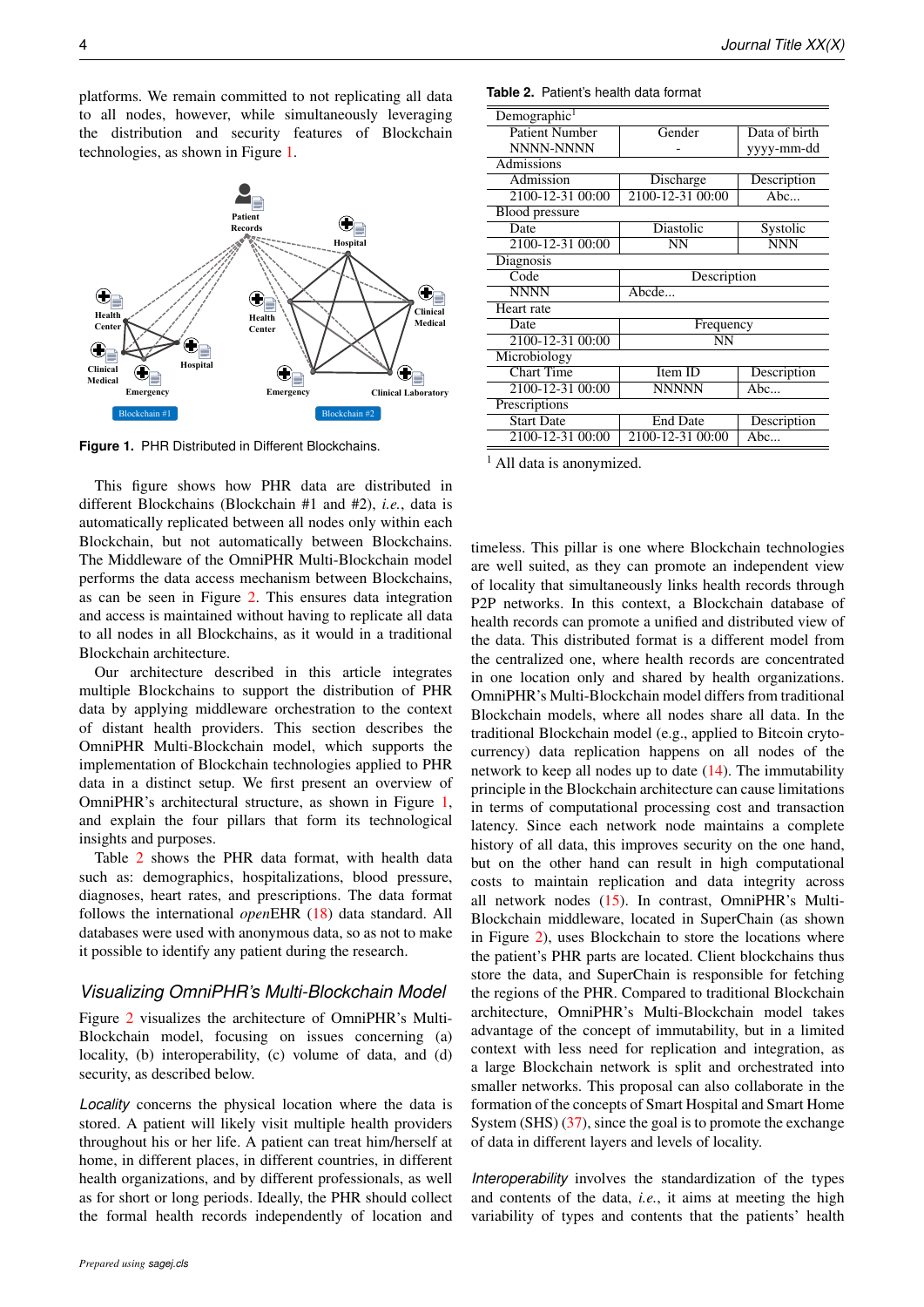<span id="page-4-0"></span>

**Figure 2.** Detailed view of OmniPHR Multi-Blockchain architecture.

records can store. Although the problem of data locale and its chaining can be suppressed by using Blockchain, there are still other problems, starting with the nature of the data types in health records. Data entered into patient health records has several types. The types of data that health records contain may vary considerably. Likewise, there may be structured and unstructured data records. International interoperability standards, such as HL7 [\(29\)](#page-9-18) and *open*EHR [\(21\)](#page-9-10), can be integrated into some situations. However, even when these international standards are applied, it is still necessary to convert data to the same protocol since the variability of protocols is extensive, including private standards. In our previous study  $(18)$ , we presented an alternative to addressing these situations and converting to the *open*EHR standard, which is the base standard of the OmniPHR Multi-Blockchain.

*Volume* addresses another fundamental element that composes a patient's complete medical history and the corresponding size of these data. Many studies show that data records vary in volume, with multimedia records (such as images and sounds) being responsible for large amounts of data about health records [\(43\)](#page-10-0). However, we can also have other types of records that demand large volumes of data, such as DNA sequences. This large volume of data may not be a big problem for healthcare architectures that follow conventional centralized models. However, when it comes to a distributed model that supports a replication model for all nodes in the network, then this large volume of data can affect the system performance. In this sense, the OmniPHR Multi-Blockchain model does not replicate the patient's multimedia data, but maintains the replication of the location where the data are in the local Blockchains.

*Security* involves several aspects of data security, such as access or privacy permissions, data breaches or corruption, and the veracity or confirmation of responsibility identification for information. The use of Blockchain technologies involves a data security model that, in addition to linking the data blocks, also aims to keep them inviolable [\(15\)](#page-9-4). Hence, the focus is on access and responsibility for the inserted data. In this sense, digital signature solutions can

bring greater security in the composition of the identification of responsibility for the information entered in the medical record. The OmniPHR Multi-Blockchain model leverages the inherent security features of the Blockchain architecture, such as data block chain encryption and smart contract. However, because the traditional Blockchain architecture replicates all data to all nodes, this may incur a data privacy limitation [\(15\)](#page-9-4). To address this limitation, our model architecture divides the network into smaller and controlled contexts. Besides, the model adds the possibility of using access authorization, encryption and digital signature of each data block.

### *Adoption of the Framework*

The steps to adopt the OmniPHR Multi-Blockchain framework consist of: (a) installing the basic tools, including the Hyperledger platform on participating healthcare providers and on the SuperChain network nodes (as shown in Figure [2\)](#page-4-0); (b) install the OmniPHR client module on the providers' blockchains nodes, as well as the OmniPHR middleware on the SuperChain network nodes; (c) setup the SuperChain network nodes, informing the number of participating nodes, the appropriate access permissions and the communication between the nodes; (d) configure the nodes of the OmniPHR client modules to access the middleware on the SuperChain network, and configure the data conversion behavior, depending on the interoperability to the *open*EHR standard.The source codes of SuperChain and OmniPHR are publicly available in a repository[∗](#page-4-1) .

# *External and Internal Views of the OmniPHR's Multi-Blockchain Architecture*

Figure [2](#page-4-0) depicts how to distribute the Blockchain network as an architectural model, which yields the following two views on PHR distribution: *internal* and *external*, as described below.

<span id="page-4-1"></span><sup>∗</sup>Source-code available at https://bitbucket.org/uhospital/multiblockchain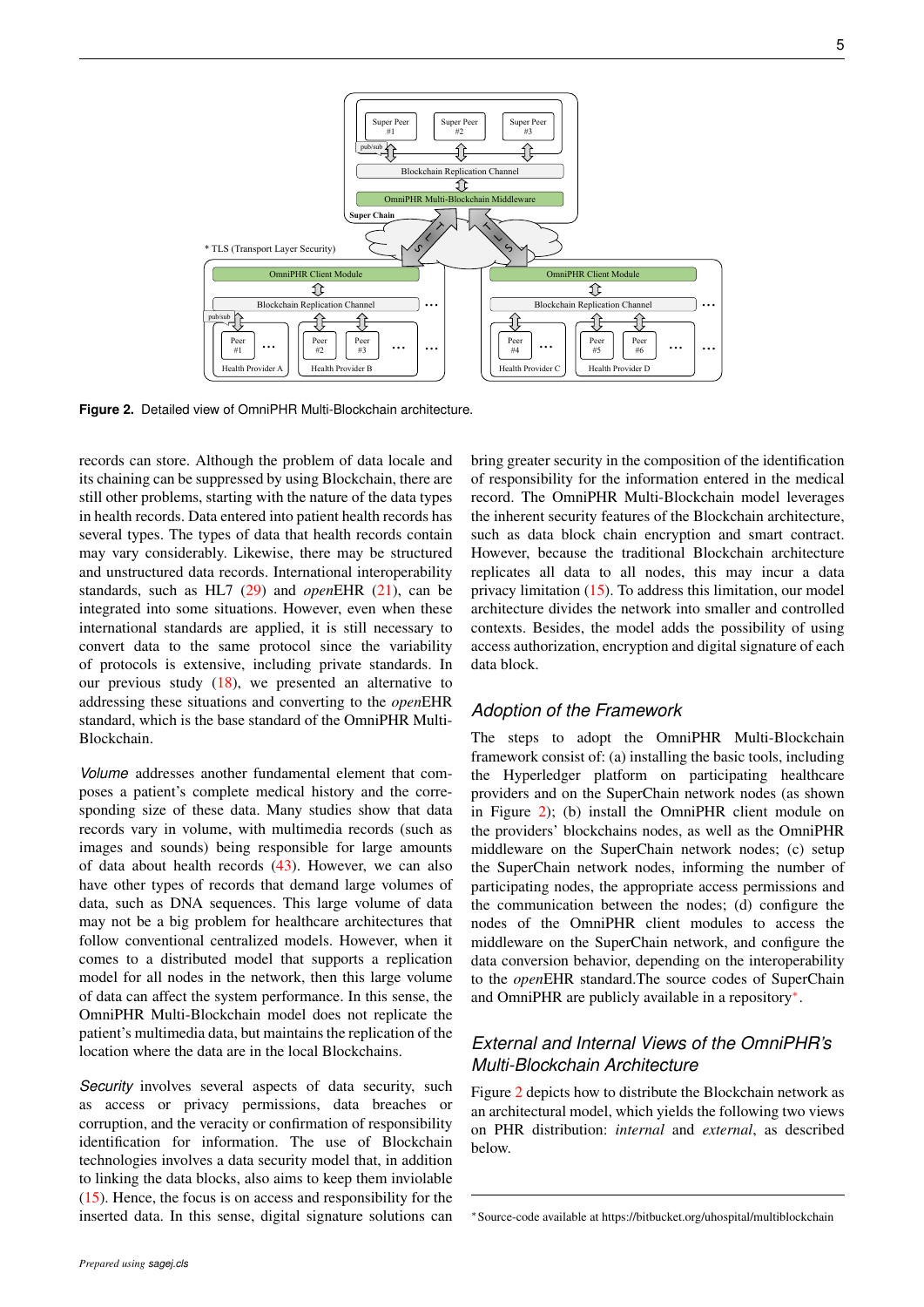- The internal view composes the internal Blockchain network of the health provider. This internal network distributes the records in internal nodes of the health organization and in the nearby health providers, with all features that Blockchain technology provides in its original proposal, *i.e.*, to replicate all data to all nodes of the network. This mechanism facilitates the use of tools that follow the traditional Blockchain model, taking advantage of all P2P features and services. Another goal is to keep the patient's health records in places close to where he/she circulates, *i.e.*, to keep records regionally, where the patient is most frequently, without having to replicate the data to distant locations.
- The **external view** aims to meet the access of a health professional or even the patient himself/herself to PHR data that are in other health providers, as shown in Figure [2.](#page-4-0) The OmniPHR Multi-Blockchain model serves the data sharing between health organizations and follows a different architectural model from the traditional Blockchain model, where all nodes receive all data. In this context, the external view seeks to assemble the OmniPHR Multi-Blockchain model using technologies that facilitate the integration and replication of data, such as the use of ESB (Enterprise Service Bus) with Publish and Subscribe technique, promoting the interoperability of the model. This feature of the model includes both the attendance of possibly different types of data coming from various organizations, as well as the integration with IoT devices and devices.

OmniPHR's Multi-Blockchain model leverages characteristics of traditional Blockchain in its internal view, thereby facilitating implementation by health providers, through access to the client module. In contrast, due to the size that a complete medical record can have over a lifetime and its replication, the OmniPHR's Multi-Blockchain external view (SuperChain) supports more scalable data replication since only replication of the locations of the parts that make up the PHRs is enabled. Healthcare provider applications can fetch this content through the interface with OmniPHR's middleware module.

### <span id="page-5-0"></span>**Results**

To evaluate our model, we performed experiments to assess its efficiency and performance in a context with production data from a database of approximately 40 thousand patients, where 1.08 MB was the average size of each medical record, making a total of approximately 43.3 GB of data. We performed the tests within a week of submissions of inserts and queries of records in the same Blockchain and on another Blockchain through the OmniPHR Multi-Blockchain middleware. We separate these two Blockchains scenarios (a local network and a distant network), to reflect regional compositions of Blockchains, that is, where we have sets of nodes in a local network and other sets of nodes in other networks that are in other locations separated. The intention of these configurations was to verify the solution's

behavior from small geographically separated Blockchain networks.

To assess scalability, representing the use of healthcare providers, we tested the communication between the internal and external Blockchains. In the context of customers (providers) and SuperChain, representing Middleware (for external view), we tested with configurations ranging from two to ten peers in Blockchains. The configuration of each superpeer in the SuperChain context was an Intel(R) Core i5, 3.30GHz CPU, 4 cores with 8GB RAM. In the client context, each peer was an Intel(R) Core M, 1.1GHz CPU, with 8GB RAM. We performed the transactions of insert and query in datablocks, i.e., we worked with parts of a PHR, following the model of archetypes of *open*EHR. We submitted the operations both in the internal view, representing the use within a nearby network of health providers (i.e., the same Blockchain), as well as in the external view, of data sharing between distant health providers (i.e., on another Blockchain).

In Figure [3,](#page-6-0) we present the average time results for inserting a block into the same Blockchain. Four test scenarios were used in relation to users executing inserts in the same Blockchain, being 1, 100, 500, and 1000 concurrent user sessions. Figure [3](#page-6-0) shows the times for the first transaction in the first column and the times for the other transactions in the second column. We can see in the graph that the standard deviation (marking at the top of each column) was very small, demonstrating that the times had no significant variation in the tests. Figure [4](#page-6-1) presents the amount of throughput performed per second in the four different scenarios, with concurrent sessions inserting datablocks into the same Blockchain.

Figure [5](#page-6-2) presents the average time results to query (fetch) one datablock on the same Blockchain and another Blockchain, with the four concurrent user session scenarios (1, 100, 500, and 1,000). The column 1 shows the average times to query a block in the same Blockchain and the column 2 shows the average times to query another Blockchain. Figure [6](#page-7-1) presents the number of transactions performed per minute (throughput) to query datablocks in the same Blockchain (column 1) and another Blockchain (column 2), with the four session scenarios.

In these results, we can observe that the first executions performed in the same Blockchain and queries executed in another Blockchain with one hop. These results show that in our tests, we perform the operations of inserting records only within the internal Blockchain, as well as queries. In addition, regarding other Blockchains, we only executed queries. These test scenarios represent scenarios where health providers can only enter patient records within the internal Blockchains, never updating or removing record blocks. Similarly, health providers can only query records from other Blockchains, which means that health providers cannot enter or change records in other Blockchains. The key principle is that healthcare professionals insert records in the Blockchains where the patient is close and conduct queries on records on nearby and distant Blockchains networks.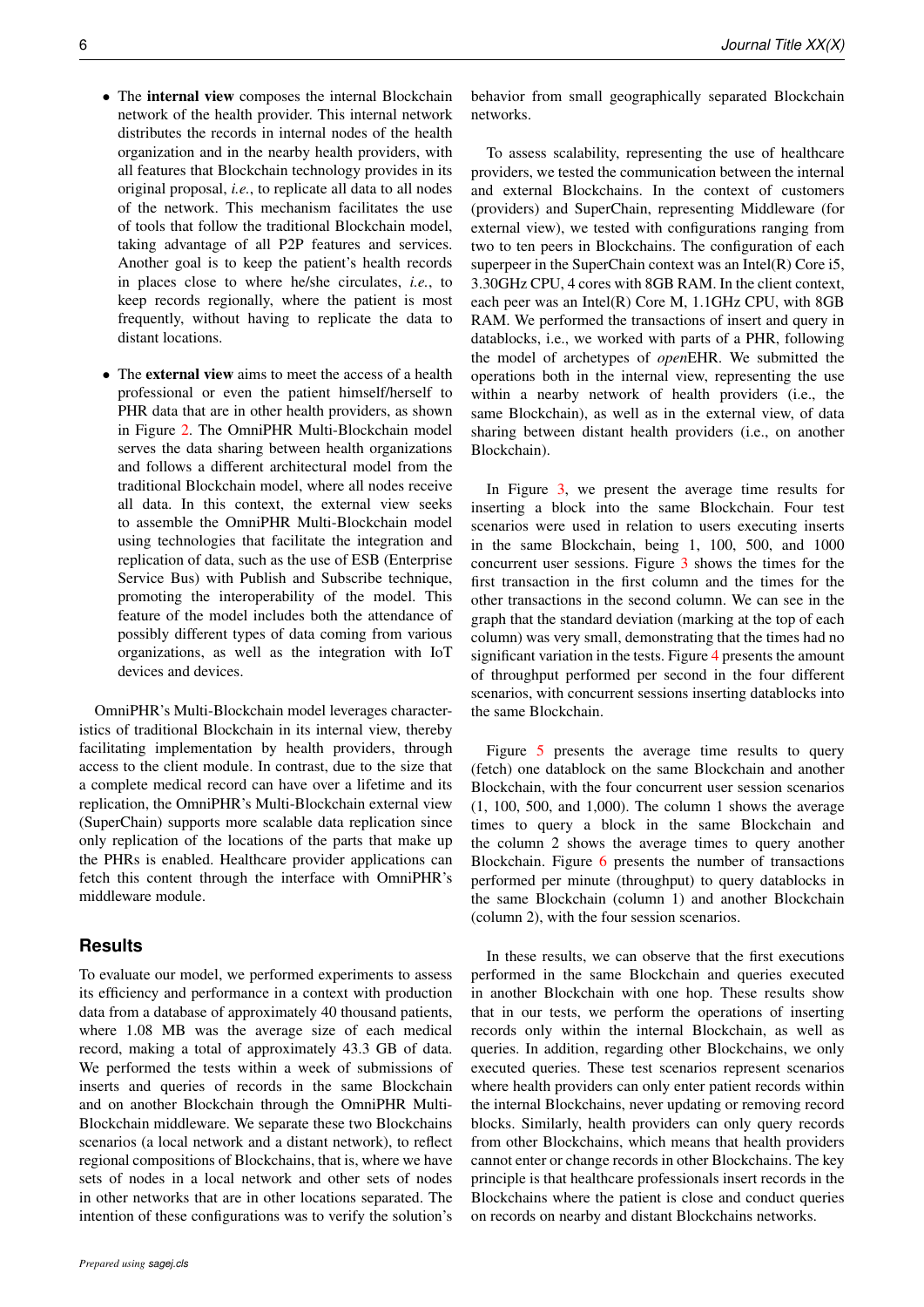<span id="page-6-0"></span>

<span id="page-6-1"></span>**Figure 3.** Response time of datablock insert transaction in local Blockchain.



<span id="page-6-2"></span>**Figure 4.** Throughput of datablock insert transaction in local Blockchain.



**Figure 5.** Response time of datablock query in local and different Blockchain.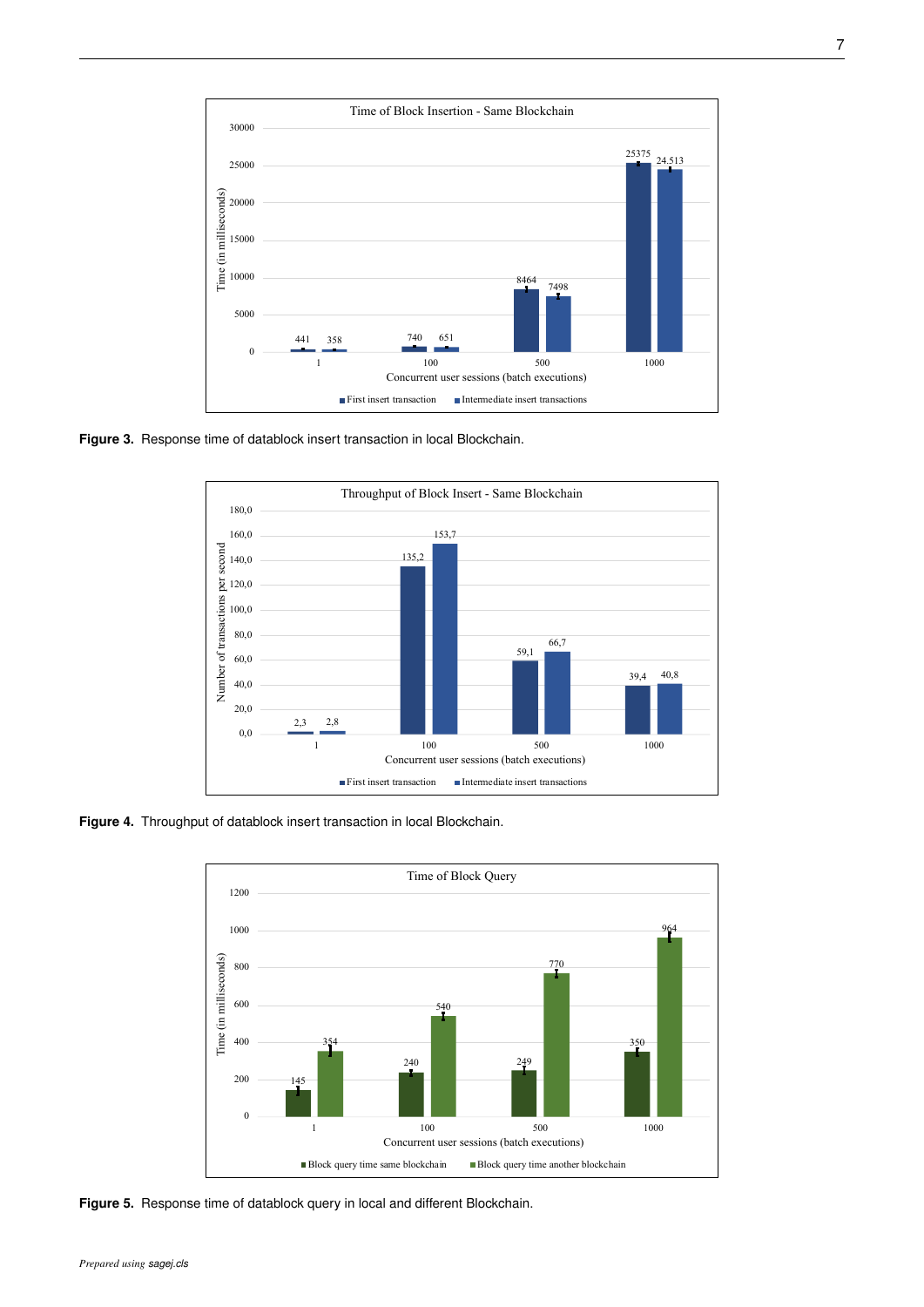<span id="page-7-1"></span>

**Figure 6.** Throughput of datablock query in local and different Blockchain.

### <span id="page-7-0"></span>**Discussion**

This section discuss the experiments that evaluate the efficiency and performance of OmniPHR's Multi-Blockchain model, analyzes the results, and compares our results with related work answering the research questions that supported this study. The results show that the first executions incur extra time. We observed this time due to the initialization of configurations that the Blockchains network needs to perform, such as the knowledge of the middleware and the other nodes location in the network. For the other executions, we observe that performance improves significantly. We also note that insert operations take a little longer than queryonly operations. Moreover, transactions within the internal Blockchain are faster, compared to the hop needed to reach other Blockchains. However, the query times of one block are less than one second. In addition, performing batch operations (including 100, 500 and 1,000 concurrent transactions) are close, with a slight deterioration of performance [\(44\)](#page-10-1). We can see in the graphs of Figures [3](#page-6-0) and [5](#page-6-2) that the standard deviation was very small for the configurations we made, demonstrating the scalability of the solution in the tested scenarios.

### *Comparing Our Results with Related Work*

Comparing with related works, including works from other areas, we can see some similarities and differences in terms of the proposed architecture and results obtained. The similarities occur mainly in terms of architecture, since, like some related work [\(42;](#page-9-31) [38\)](#page-9-30), our model also aims to orchestrate access between Blockchains and uses a bus to carry out replications within Blockchains. On the other hand, in terms of results obtained, by comparing the OmniPHR Multi-Blockchain model and the results described above with the related work shown in Table [1,](#page-2-2) we identified the following differences:

1. Health data standard and format. Only Hawig et al. [\(36\)](#page-9-28) proposes the use of a health data standard, in the case of HL7 FHIR [\(29\)](#page-9-18), with JSON format. Goertzel et al.  $(32)$  and Erhardt et al.  $(30)$  only mention the use

of JSON as a format for the data. Other related work does not address/specify interoperability standards for health data. In contrast, our work adopts the use of the *open*EHR [\(21\)](#page-9-10) health data standard, due to its integration with other standards, such as HL7 FHIR  $(29)$ , DICOM  $(26)$ , SNOMED-CT  $(27)$  and LOINC [\(28\)](#page-9-17), in addition to the standard blocks through the archetypes format. Our model also supports the HL7 FHIR format since it includes the transformation of this format into *open*EHR [\(18\)](#page-9-7). Like *open*EHR and HL7 FHIR [\(29\)](#page-9-18), our model supports JSON and XML. Comparing the JSON and XML schemas in this case, JSON is less verbose to represent the data, while the XML format is more verbose but supports XSD (XML Schema Definition) validation, providing greater guarantee of correctness of the data.

- 2. Implementation framework. Some studies propose the use of Ethereum [\(30;](#page-9-22) [31;](#page-9-23) [32;](#page-9-24) [33;](#page-9-25) [38\)](#page-9-30), others Hyperledger [\(30;](#page-9-22) [33;](#page-9-25) [37\)](#page-9-29), and others do not mention a specific framework. In this case, our proposal is based on the Hyperledger framework to facilitate the implementation of our Multi-Blockchain model. Hyperledger provides important characteristics, such as (a) being an open-source framework, thereby allowing debugging and behavior analysis, (b) works with open and popular programming languages, (c) allows the creation of private Blockchains, which is important to support sensitive health data, and (d) and without binding (charging) with crypto coins for use  $(44)$ . As in Goertzel et al.  $(32)$ , our model uses RPC (Remote Procedure Call) over TLS (Transport Layer Security) via HTTPS from client modules to invoke our SuperChain Middleware to perform communications between Blockchains.
- 3. Type of health data stored in the Blockchain. Some studies mention the use of EHR [\(34;](#page-9-26) [35;](#page-9-27) [36\)](#page-9-28), others mention PHR [\(30;](#page-9-22) [31;](#page-9-23) [37\)](#page-9-29) and the others do not specifically mention some type of health data. OmniPHR aims to attend the patient emphasizing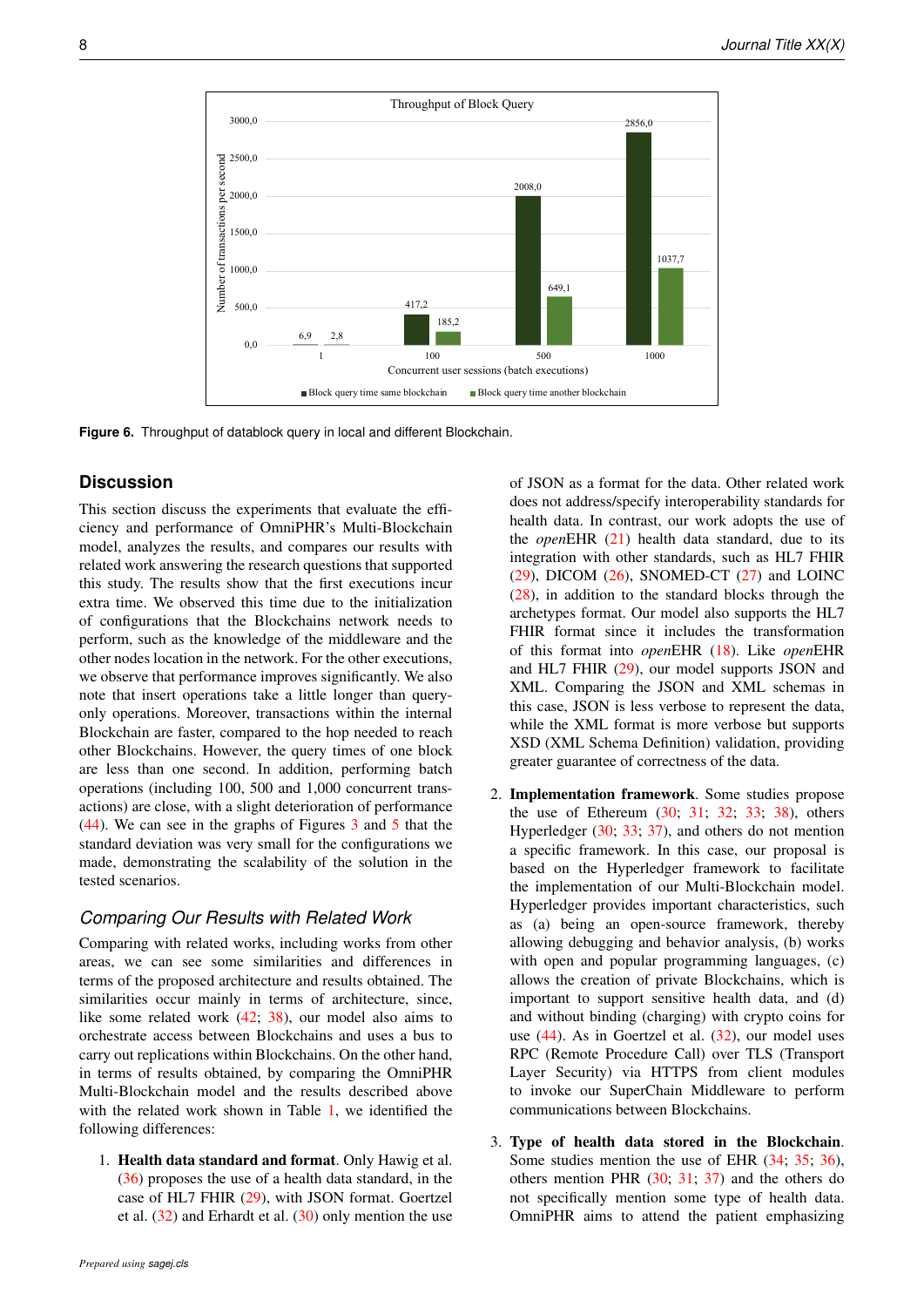mobility, *i.e.*, the possibility of the patient having, in fact, under control of their personal health data, composing the concept of PHR.

### *Limitations*

Our results showed that the insert operations of blocks from the provider performed in the worst cases under 9 seconds. In the case of queries of data records in the internal Blockchain, the performance was near real-time. The situations in which the performance degraded somewhat stemmed from the search of data (query) in another Blockchain with a hop, but even so in low times compared to the query on the same Blockchain. Our results also highlight limitations with the aspects of the tests that suggest possible technological improvements. These results in turn can help us improve performance, e.g., by parallelizing processing, caching database records, and improving initialization operations [\(44\)](#page-10-1). Another limitation was that we tested the performance while the model was responding, i.e., without producing timeout or memory overflow errors.

Looking to address the initial research questions, we can see that: (a) we can leverage the traditional Blockchain architecture to orchestrate regionally distributed PHRs without having to replicate data to all nodes; (b) the way we found adequate to support the movement or access to distributed patient data was through the orchestrated middleware developed in our model; (c) finally, by analyzing the empirical results, we have demonstrated the ability of the OmniPHR Multi-Blockchain model to scale PHR via a distributed, interoperable, and standardized architecture.

### <span id="page-8-11"></span>**Concluding Remarks**

This article focused on evaluating the application of Blockchain technologies to support the distribution of patient health records (PHR). However, traditional Blockchain technologies replicate the data blocks for all nodes, which can be a problem due to the size of medical records in large-scale integrated healthcare systems. To address these concerns, this article described the OmniPHR Multi-Blockchain model, which enhances both related work and our own prior studies [\(17;](#page-9-6) [19\)](#page-9-8). We presented the methodology that addressed the challenges with PHR distribution through the innovative OmniPHR Multi-Blockchain model, which is developed atop the Hyperledger framework and the *open*EHR data standard. We also presented the results of experiments that evaluated OmniPHR empirically using large numbers of patient health records. The following is a summary of the lessons learned conducting this study:

- While on the one hand there is interest in using blockchain with PHR, on the other hand there is concern about privacy, interoperability, size and volume of data.
- Data replication to all nodes in the Blockchain network to ensure security and immutability in the traditional model is a key point to address.
- Our proposal of private blockchain duly attended the limited contexts; as well as through our middleware proposal, we demonstrated the feasibility

of orchestrating multiple blockchains with adequate response times and attention to health data privacy.

• The results demonstrated the potential of the OmniPHR Multi-Blockchain model and the need, as future work, for further testing in larger scenarios, as well as in specific contexts such as Wi-Fi, cellular, and Bluetooth networks.

### **Declaration of Competing Interest**

The authors have no competing interests to declare.

### **Contributors**

All authors contributed to the conception of the work, revising and criticizing the content. All authors approved the manuscript for publication.

### **Acknowledgment**

The authors would like to thank the Brazilian National Council for Scientific and Technological Development (CNPq) for supporting this work (Grant numbers 405354/2016-9 and 303640/2017-0). This study was financed in part by the Coordenação de Aperfeicoamento de Pessoal de Nível Superior – Brasil (CAPES) – Finance Code 001.

#### <span id="page-8-0"></span>**References**

- <span id="page-8-1"></span>[1] Nakamoto S. Bitcoin: A peer-to-peer electronic cash system, 2008.
- <span id="page-8-2"></span>[2] McGhin T, Choo KKR, Liu CZ et al. Blockchain in healthcare applications: Research challenges and opportunities. *Journal of Network and Computer Applications* 2019; .
- <span id="page-8-3"></span>[3] Kuo TT, Kim J and Gabriel RA. Privacy-preserving model learning on a blockchain network-of-networks. *Journal of the American Medical Informatics Association* 2020; .
- <span id="page-8-4"></span>[4] Mayer AH, da Costa CA and Righi RdR. Electronic health records in a blockchain: A systematic review. *Health Informatics Journal* 2019; : 1460458219866350.
- <span id="page-8-5"></span>[5] Azaria A, Ekblaw A, Vieira T et al. Medrec: Using blockchain for medical data access and permission management. In *2016 2nd International Conference on Open and Big Data (OBD)*. IEEE, pp. 25–30.
- <span id="page-8-6"></span>[6] Patel V. A framework for secure and decentralized sharing of medical imaging data via blockchain consensus. *Health informatics journal* 2019; 25(4): 1398–1411.
- <span id="page-8-7"></span>[7] Chen Y, Ding S, Xu Z et al. Blockchain-based medical records secure storage and medical service framework. *Journal of medical systems* 2019; 43(1): 5.
- <span id="page-8-8"></span>[8] Roehrs A, Da Costa CA, da Rosa Righi R et al. Personal health records: a systematic literature review. *Journal of medical Internet research* 2017; 19(1): e13.
- <span id="page-8-9"></span>[9] Wang Z, Zhu Y, Li D et al. Feature rearrangement based deep learning system for predicting heart failure mortality. *Computer Methods and Programs in Biomedicine* 2020; 191: 105383.
- <span id="page-8-10"></span>[10] Lin HC, Kuo YC and Liu MY. A health informatics transformation model based on intelligent cloud computing– exemplified by type 2 diabetes mellitus with related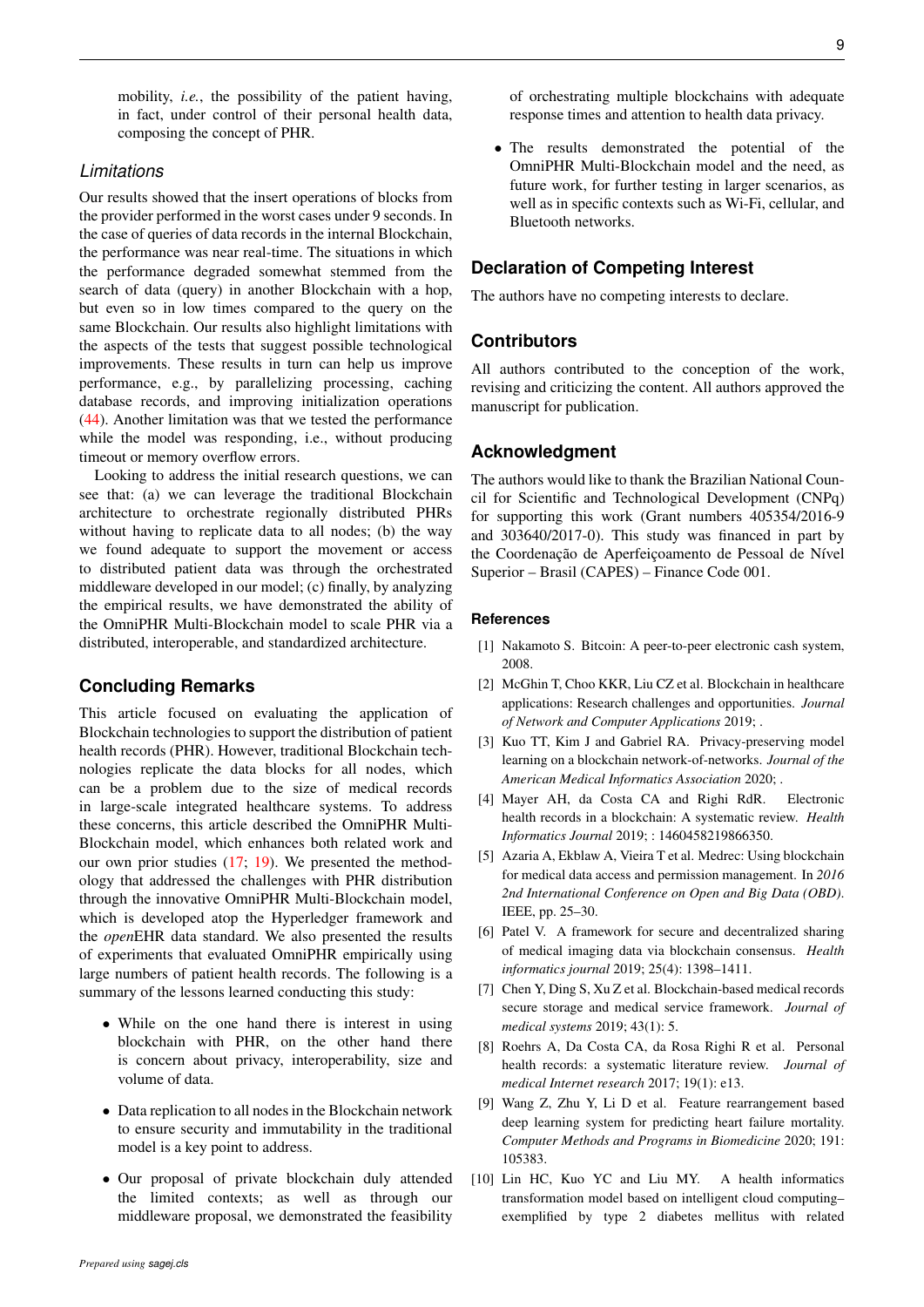cardiovascular diseases. *Computer Methods and Programs in Biomedicine* 2020; : 105409.

- <span id="page-9-0"></span>[11] Puthal D, Malik N, Mohanty SP et al. The blockchain as a decentralized security framework [future directions]. *IEEE Consumer Electronics Magazine* 2018; 7(2): 18–21.
- <span id="page-9-1"></span>[12] Cachin C and Vukolić M. Blockchain consensus protocols in the wild. *arXiv preprint arXiv:170701873* 2017; .
- <span id="page-9-2"></span>[13] Fan K, Wang S, Ren Y et al. Medblock: Efficient and secure medical data sharing via blockchain. *Journal of medical systems* 2018; 42(8): 136.
- <span id="page-9-3"></span>[14] Park YR, Lee E, Na W et al. Is blockchain technology suitable for managing personal health records? mixed-methods study to test feasibility. *Journal of medical Internet research* 2019; 21(2): e12533.
- <span id="page-9-4"></span>[15] Hughes L, Dwivedi YK, Misra SK et al. Blockchain research, practice and policy: Applications, benefits, limitations, emerging research themes and research agenda. *International Journal of Information Management* 2019; 49: 114–129.
- <span id="page-9-5"></span>[16] Li H, Zhu L, Shen M et al. Blockchain-based data preservation system for medical data. *Journal of medical systems* 2018; 42(8): 141.
- <span id="page-9-6"></span>[17] Roehrs A, da Costa CA and da Rosa Righi R. Omniphr: A distributed architecture model to integrate personal health records. *Journal of biomedical informatics* 2017; 71: 70–81.
- <span id="page-9-7"></span>[18] Roehrs A, da Costa CA, da Rosa Righi R et al. Toward a model for personal health record interoperability. *IEEE journal of biomedical and health informatics* 2018; 23(2): 867–873.
- <span id="page-9-8"></span>[19] Roehrs A, da Costa CA, da Rosa Righi R et al. Analyzing the performance of a blockchain-based personal health record implementation. *Journal of biomedical informatics* 2019; : 103140.
- <span id="page-9-9"></span>[20] Stoica I, Morris R, Liben-Nowell D et al. Chord: a scalable peer-to-peer lookup protocol for internet applications. *IEEE/ACM Transactions on Networking (TON)* 2003; 11(1): 17–32.
- <span id="page-9-10"></span>[21] Yang L, Huang X and Li J. Discovering clinical information models online to promote interoperability of electronic health records: A feasibility study of openehr. *Journal of medical Internet research* 2019; 21(5): e13504.
- <span id="page-9-11"></span>[22] Szabo N. Smart contracts: Building blocks for digital markets. *EXTROPY: The Journal of Transhumanist Thought,(16)* 1996; 18. URL [http://www.fon.hum.uva.nl/](http://www.fon.hum.uva.nl/rob/Courses/InformationInSpeech/CDROM/Literature/LOTwinterschool2006/szabo.best.vwh.net/smart_contracts_2.html) [rob/Courses/InformationInSpeech/CDROM/](http://www.fon.hum.uva.nl/rob/Courses/InformationInSpeech/CDROM/Literature/LOTwinterschool2006/szabo.best.vwh.net/smart_contracts_2.html) [Literature/LOTwinterschool2006/szabo.](http://www.fon.hum.uva.nl/rob/Courses/InformationInSpeech/CDROM/Literature/LOTwinterschool2006/szabo.best.vwh.net/smart_contracts_2.html) [best.vwh.net/smart\\_contracts\\_2.html](http://www.fon.hum.uva.nl/rob/Courses/InformationInSpeech/CDROM/Literature/LOTwinterschool2006/szabo.best.vwh.net/smart_contracts_2.html).
- <span id="page-9-12"></span>[23] ISO. Health informatics — guidance on health information privacy education in healthcare organizations. *Technical Report* 2017; 1(ISO/TR 18638:2017). URL [https://www.iso.org/obp/ui/#iso:std:iso:](https://www.iso.org/obp/ui/#iso:std:iso:tr:18638:ed-1:v1:en:term:3.20) [tr:18638:ed-1:v1:en:term:3.20](https://www.iso.org/obp/ui/#iso:std:iso:tr:18638:ed-1:v1:en:term:3.20).
- <span id="page-9-13"></span>[24] da Costa CA, Pasluosta CF, Eskofier B et al. Internet of health things: Toward intelligent vital signs monitoring in hospital wards. *Artificial Intelligence In Medicine* 2018; 89: 61–69.
- <span id="page-9-14"></span>[25] Wang Y, Kung L and Byrd TA. Big data analytics: Understanding its capabilities and potential benefits for healthcare organizations. *Technological Forecasting and Social Change* 2018; 126: 3–13.
- <span id="page-9-15"></span>[26] Gonçalves-Ferreira D, Sousa M, Bacelar-Silva GM et al. Openehr and general data protection regulation: Evaluation of

principles and requirements. *JMIR medical informatics* 2019; 7(1): e9845.

- <span id="page-9-16"></span>[27] Teodoro D, Sundvall E, Junior MJ et al. Orbda: An openehr benchmark dataset for performance assessment of electronic health record servers. *PloS one* 2018; 13(1): e0190028.
- <span id="page-9-17"></span>[28] Wulff A, Haarbrandt B, Tute E et al. An interoperable clinical decision-support system for early detection of sirs in pediatric intensive care using openehr. *Artificial intelligence in medicine* 2018; 89: 10–23.
- <span id="page-9-18"></span>[29] Saripalle R, Runyan C and Russell M. Using hl7 fhir to achieve interoperability in patient health record. *Journal of biomedical informatics* 2019; : 103188.
- <span id="page-9-22"></span>[30] Erhardt KD et al. *Bismuth: a blockchain-based program for verifying responsible data usage*. PhD Thesis, Massachusetts Institute of Technology, 2017.
- <span id="page-9-23"></span>[31] Sharma PK, Chen MY and Park JH. A software defined fog node based distributed blockchain cloud architecture for iot. *IEEE Access* 2017; 6: 115–124.
- <span id="page-9-24"></span>[32] Goertzel B, Giacomelli S, Hanson D et al. Singularitynet: A decentralized, open market and inter-network for ais, 2017.
- <span id="page-9-25"></span>[33] Vo HT, Wang Z, Karunamoorthy D et al. Internet of blockchains: Techniques and challenges ahead. In *2018 IEEE International Conference on Internet of Things (iThings) and IEEE Green Computing and Communications (GreenCom) and IEEE Cyber, Physical and Social Computing (CPSCom) and IEEE Smart Data (SmartData)*. IEEE, pp. 1574–1581.
- <span id="page-9-26"></span>[34] Sharma V, You I, Palmieri F et al. Secure and energy-efficient handover in fog networks using blockchain-based dmm. *IEEE Communications Magazine* 2018; 56(5): 22–31.
- <span id="page-9-27"></span>[35] Ma M, Shi G and Li F. Privacy-oriented blockchain-based distributed key management architecture for hierarchical access control in the iot scenario. *IEEE Access* 2019; 7: 34045–34059.
- <span id="page-9-28"></span>[36] Hawig D, Zhou C, Fuhrhop S et al. Designing a distributed ledger technology system for interoperable and general data protection regulation–compliant health data exchange: A use case in blood glucose data. *Journal of Medical Internet Research* 2019; 21(6): e13665.
- <span id="page-9-29"></span>[37] She W, Gu ZH, Lyu XK et al. Homomorphic consortium blockchain for smart home system sensitive data privacy preserving. *IEEE Access* 2019; 7: 62058–62070.
- <span id="page-9-30"></span>[38] Wang K, Zhang Z and Kim HS. Reviewchain: Smart contract based review system with multi-blockchain gateway. In *2018 IEEE International Conference on Internet of Things (iThings) and IEEE Green Computing and Communications (GreenCom) and IEEE Cyber, Physical and Social Computing (CPSCom) and IEEE Smart Data (SmartData)*. IEEE, pp. 1521–1526.
- <span id="page-9-19"></span>[39] Kothari CR. *Research methodology: Methods and techniques*. New Age International, 2004.
- <span id="page-9-20"></span>[40] Baskerville R, Pries-Heje J and Venable J. Soft design science methodology. In *Proceedings of the 4th international conference on design science research in information systems and technology*. ACM, p. 9.
- <span id="page-9-21"></span>[41] Sohaib O, Solanki H, Dhaliwa N et al. Integrating design thinking into extreme programming. *Journal of Ambient Intelligence and Humanized Computing* 2019; 10(6): 2485– 2492.
- <span id="page-9-31"></span>[42] Sun H, Mao H, Bai X et al. Multi-blockchain model for central bank digital currency. In *2017 18th International Conference*